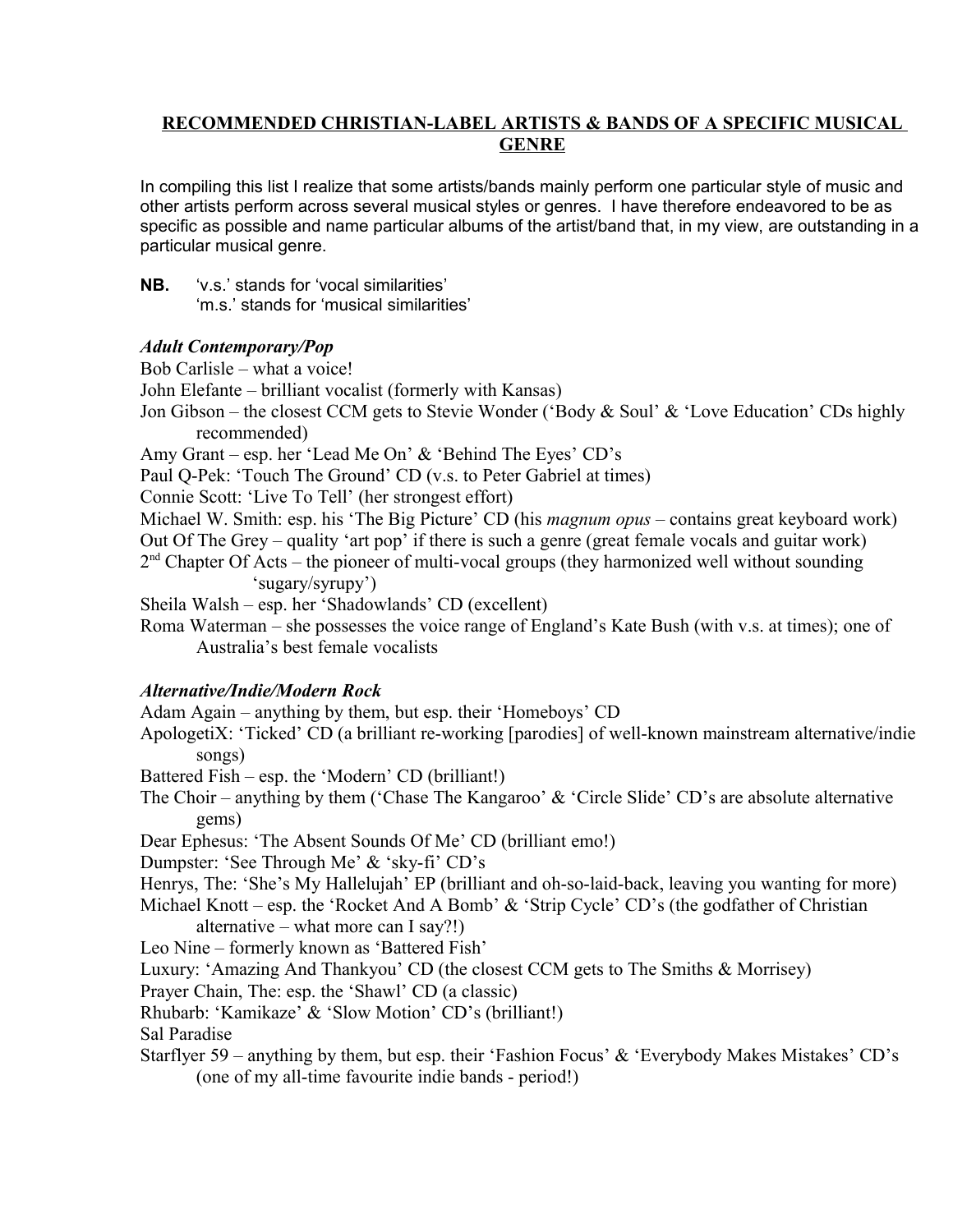Steve Taylor – 'I Predict 1990' CD or anything else by him (considered by many to be one of the founding fathers of Christian alternative music)

### *Alternative/Art Pop*

Bon Voyage – self-titled CD (Jason Martin's [of Starflyer 59] side project) (Jason's wife has one of the sexiest voices in CCM with a great, dreamy musical backing)

Jars of Clay – anything by them (very distinctive sound)

Marianne Kesler – her 'Green Room' & 'Pear in the Pink Thing' CDs are outstanding works of musical minimalism (intelligent pop not unlike Jewel)

Sixpence None The Richer

### *Ambient/Celtic*

Maire Brennan – Enya's older sister, is (or was) in Clannad Eden's Bridge – mainly perform worship music in a convincing celtic style (the closest to Iona that I know of) Iona – anything by them Jeff Johnson – a master composer of ambient music Vanessa Renee – check out her debut CD (her voice truly soars) Rosemary Sutton – 'It's Not Mozart …' (quality piano instrumentals with a hint of Enya) Michelle Tumes – esp. the 'Listen'  $\&$  'Centre of My Universe' CD's

### *Blues*

Glenn Kaiser (Band) – anything by him/them Kaiser/Mansfield – a great blues collaboration Darrell Mansfield – a great singer and one of the greatest blues harpists Mansfield/Turner: 'Blues With A Feelin'' Larry Norman: 'Something New Under The Son' CD (contains some very tasty blues music indeed) Tone Rangers: 'Split the Sky' EP

# *Children's Music*

Colin Buchanan Chris Jaensch

### *Country*

Susan Ashton Ashton/Becker/Dente: 'Along The Road' CD (an excellent collaboration that contains some country pop/rock) Steve Grace – esp. the 'Liberty Road' CD (country rock with an Australian character/spirit) Ken Holloway: 'The Ordinary' CD Jane Saunders: 'Poetic Justice' CD (brilliant)

# *Eclectic (music of various styles)*

Havalina Rail Co.

# *Electronica*

Mad At The World: 'Mad At The World' CD (in the tradition of Depeche Mode)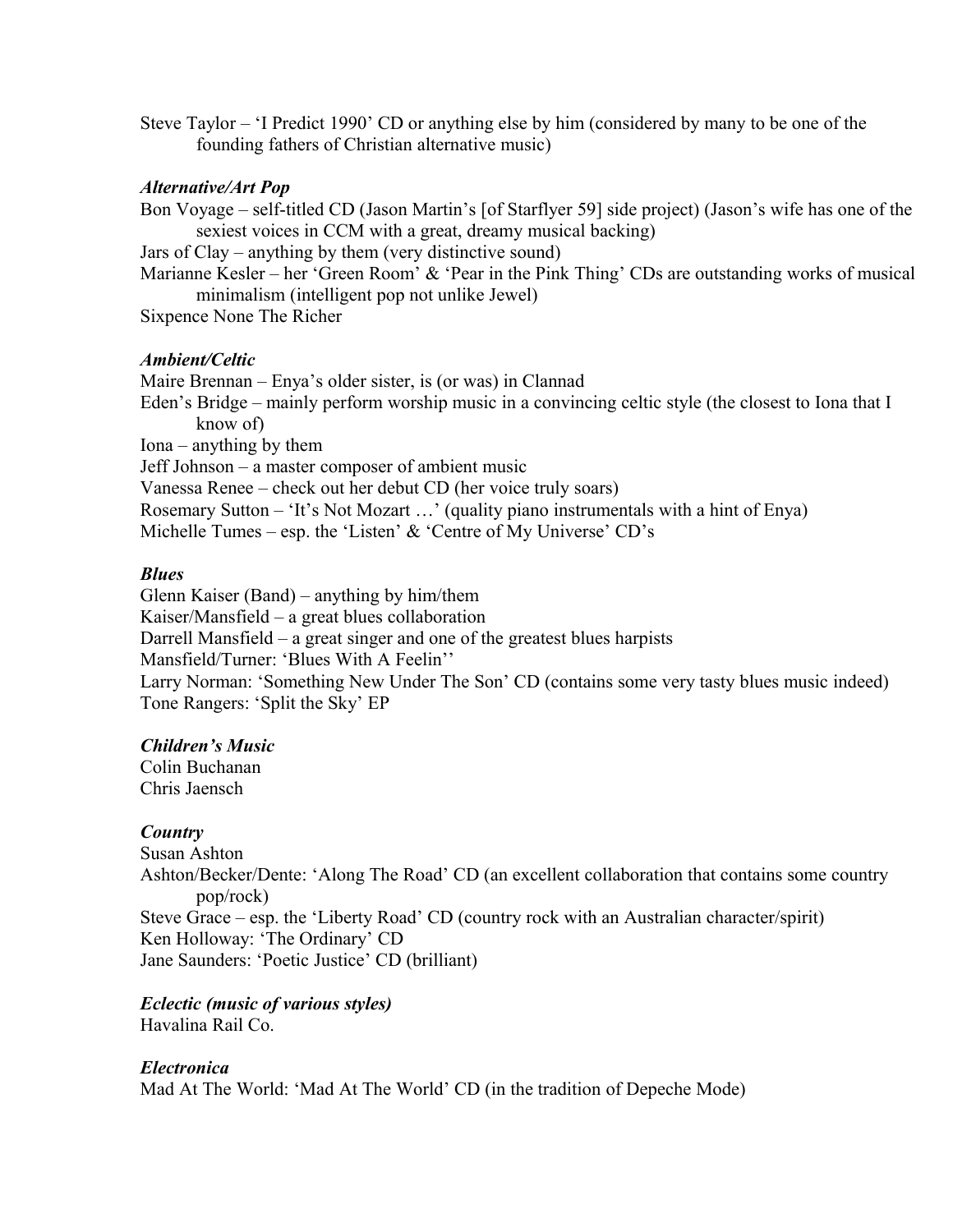# *Folk Pop/Rock*

Claire Hazzard – especially the last CD she released 'The Spectacular Thing' Marianne Kesler – especially her 'Canopy of Blue' & 'Long Road Home' CD's (the latter is in my opinion a masterpiece) Lost Dogs – a kind of Christian alternative/folky Traveling Wilburys Geoff Rankin: 'The Sacred Hill' CD

6across

# *Grunge*

Applehead: 'Meaning' (brilliant side project from The Crucified's guitarist Greg Minier) Grammatrain: 'Lonely House' CD (grunge at its best – on a par with Nirvana) Rob Walker – formerly of hardcore/grunge outfit Wish for Eden (check out his 'Strobe' CD)

# *Hard Music/Heavy Rock/Metal*

Alice Cooper – his 'The Last Temptation' concept CD is nothing short of brilliant Barren Cross – one of my all-time favourite hard 'n' heavy bands, be they Christian or mainstream

- anything by them (their 'State Of Control' CD is IMHO their *magnum opus*)
- Mike Lee's killer vocals are on a par with Bruce Dickinson

Believer – brilliant technical thrash band on a par with Kreator

- their 'Extraction From Mortality' & 'Sanity Obscure' CDs highly recommended

David Benson – the closest I've ever heard to Ozzy Osbourne/Black Sabbath

Bride – anything by them but esp. their 'Kinetic Faith' & 'Snakes In The Playground' CD's

- The Crucified pioneers of Christian hardcore
- Deliverance one of the best Christian speed metal bands (check out their self-titled  $\&$  'Weapons of our Warfare' CD's)
- Die Happy arising out of the ashes of Vengeance (Rising) a must-have if you're into Deep Purple Legend – their self-titled CD is an example of some very tasty arena/stadium hard rock

Mad At The World – their 'Seasons of Love' CD has a The Cult vibe to it

- Magdallan check out 'Big Bang' if you're into commercial metal that has big hooks
- Mortal pioneers of the industrial sound (their 'Fathom' CD is a masterpiece)
- Mortification 'Scrolls of the Megilloth' is a death metal masterpiece; 'Post Momentary Affliction' is a personal favourite
- Paramaecium doom metal (the 'Exhumed of the Earth' CD is a life of Christ with operatic vocals on the first track)
- Red Sea another must-have if you're a serious fan of Deep Purple (Robyn Kyle Basauri formerly of Die Happy is an awesome vocalist)
- Resurrection Band (also known as Rez or Rez Band) the pioneers of Christian heavy rock

 - anything by them (standout releases IMHO are 'Between Heaven 'N' Hell', 'Silence Screams', 'Innocent Blood' & 'Lament')

(Randy) Rose – formerly of MATW (recommended if you like Danzig)

- check out 'Sacrificium', 'Healing' & 'Into the Unknown' CD's

Sacred Warrior – great power metal & brilliant operatic-style vocals of Rey Parra (recommended if you're into Queensryche)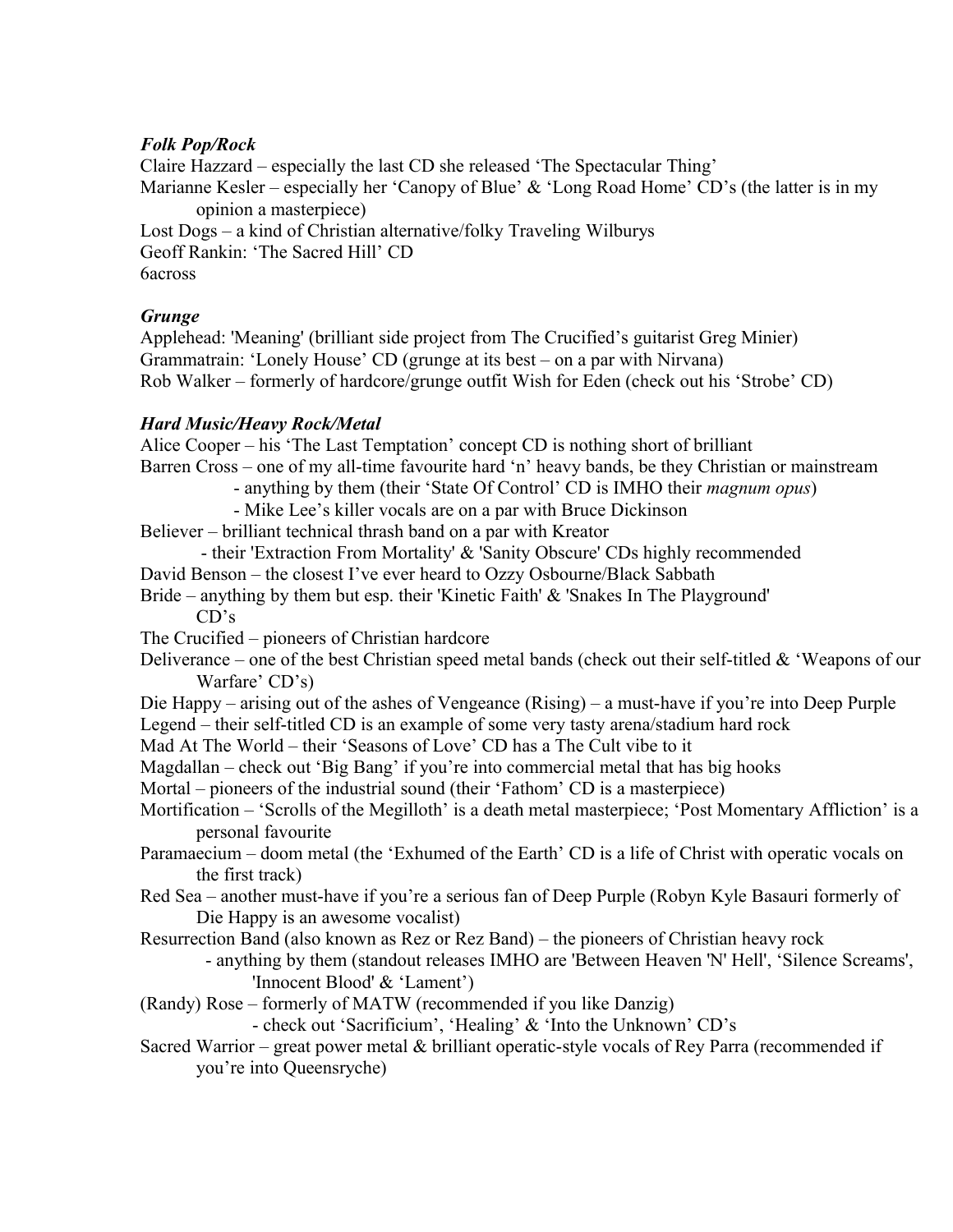Sometime Sunday – similar to Henry Rollins (Band) with a righteous angry in-your-face no-nonsense attitude

Stryper: 'To Hell With The Devil' CD (a classic)

Tourniquet – the greatest technical metal band that I know of (Ted Kirkpatrick is an awesome drummer) Undercover – 'Balance of Power' is a great CD

Vengeance (Rising) – the first Christian grindcore band (check out 'Human Sacrifice' & 'Once Dead') Whitecross –

X-Sinner – 'Get It' CD (recommended if you like the Brian Johnson era of AC/DC)

### *Inspirational/Reflective*

Various: 'Heaven & Earth' CD (Sparrow) (a great collaboration between Michelle Tumes, Rebecca St. James, Michelle Nordeman, Margaret Becker & Jennifer Knapp)

Various: 'Streams' CD (Word) (beautiful music and songs to meditate to/with)

### *Instrumental*

Lanny Cordola: 'Electric Warrior/Acoustic Saint' & 'Of Riffs & Symphonies' CD's (brilliant guitarist on a par with Jo Satriani and Steve Vai)

Phil Keaggy – guitar virtuoso

Kerry Livgren: 'One Of Several Possible Musiks' CD Jeff Scheetz – another great guitarist Rosemary Sutton – 'It's Not Mozart …' (quality piano instrumentals with a hint of Enya)

### *Modern Worship*

Delirious

MercyMe: 'Almost There' (great combination of worship songs in a well-produced pop/rock style) Jami Smith (great combination of worship song performed in a rock style, with a voice reminiscent of Suzi DeMarchi [former lead singer of the Baby Animals])

# *Progressive Rock/Metal & Goth*

Balance Of Power – on a par with Dream Theater Saviour Machine Virgin Black – esp. their 'Trance' EP (how they can better this masterpiece is beyond me!)

# *Rock*

According To John – their debut 'A2J' CD (showcases good lyrics and rock sensibilities) Allies – esp. the 'Long Way From Paradise' & 'The River' CDs

Audio Adrenaline – esp. the 'Bloom' CD (great modern rock)

Curious Fools – esp. the 'Read' CD (i've only recently rediscovered how awesome Curious Fools was. If you like U2, you'll appreciate the vocal similarities/passion of lead singer Stephen Murray.)

Rick Elias (& The Confessions) – midwest rock in the same league as John 'Cougar' Mellencamp Keith Green – one of the founding fathers of Jesus music (great piano player/vocalist/lyricist who is

second only to Don Francisco when it comes to putting Jesus' parables/stories to music)

- 'His Incredible Youth' CD (a fascinating look at Keith's music when he was only 18 years of age – before he became a Christian)

Idle Cure – their first album is a rock classic